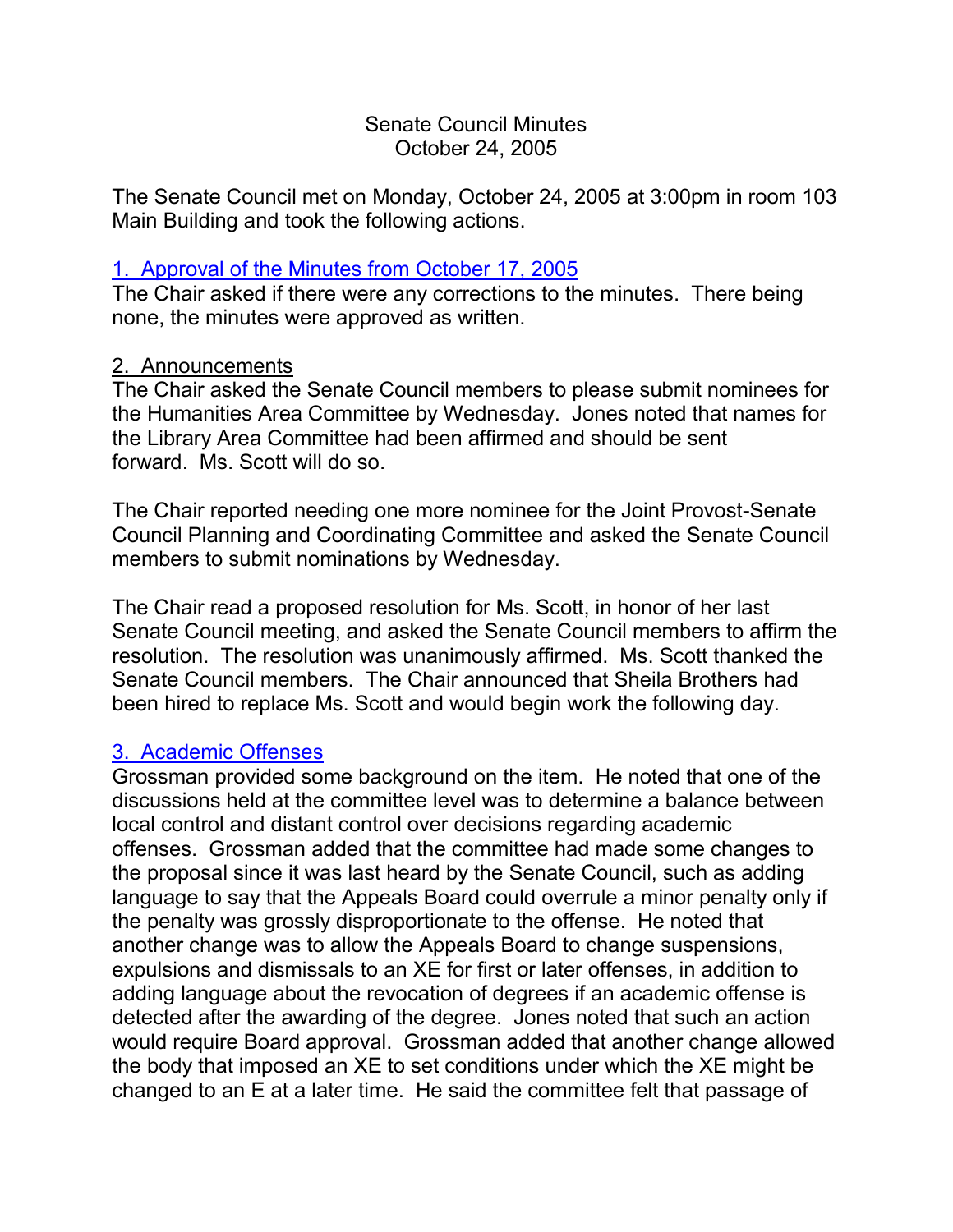time shouldn't be the only criterion upon which a grade should change from XE to E. He concluded by saying that the proposal was forwarded from his committee with a positive recommendation for Senate Council action.

Duke asked how many responses were received from the Big Blue Board. Grossman replied that there four, three of which were positive. He noted that the recommendation to require the Appeals Board to provide written rationale for overturned decisions was a direct result of the Big Blue Board discussion.

Tagavi presented seven different points, which are summarized in serial order below.

1. Tagavi argued that the language regarding deadlines was convoluted and allowed too much room for error on the part of faculty, administrators and students. He asked if a student could still be prosecuted for the offense if a faculty member or administrator missed one of the deadlines. Tagavi suggested changing the word "shall" to "should" throughout the section regarding deadlines.

Grossman replied that the committee had considered that suggestion and had decided that making deadlines "soft" was tantamount to not having deadlines at all. He added that due process should be a student's right and that a lack of deadlines violated due process.

Duke asked if 7 days referred to 7 days total or 7 working days. Grossman replied that "days" was defined in another part of the proposal as "working days."

2. Tagavi noted that in the present rule the second offense merits a suspension, whereas the new proposal could allow for the second offense to be an XE if the first offense was considered minor.

3. Tagavi said he would rather have a suspension or expulsion than an XE since the XE is reflected on the transcript while the suspension is not. Grossman replied that suspensions for academic offenses are in fact noted on the transcripts, adding that an XE would be a better penalty since students could still stay in school and continue their studies and later petition to have the XE removed. Grossman argued that students currently receive a "phantom" XE if the calculation of the GPA clearly indicates that a student's E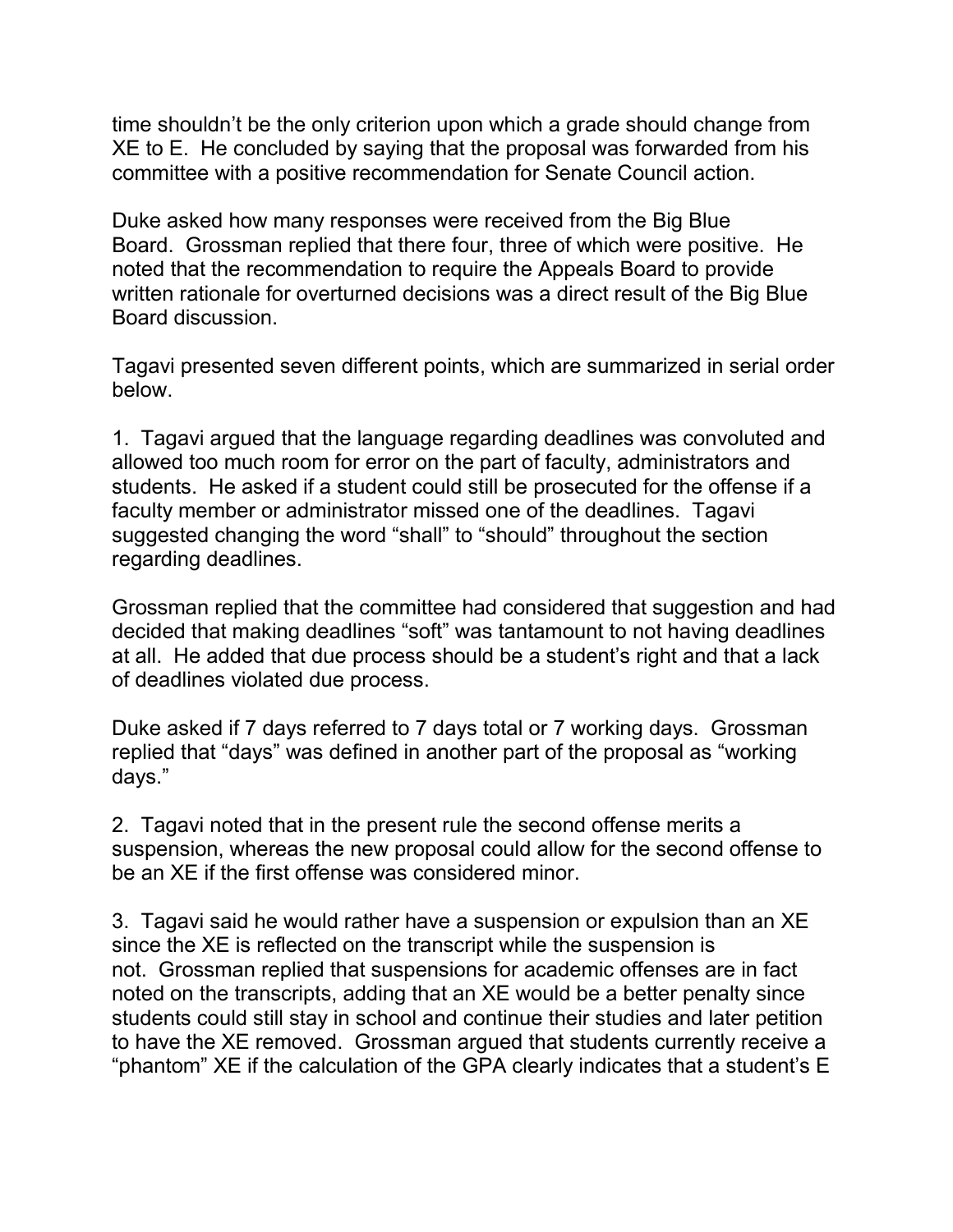grade was calculated into the GPA (since E's earned for other reasons are not calculated into the GPA).

Ellingsworth asked how many of the benchmarks indicate academic offenses on the transcripts that don't have penalties of XE. Grossman replied that he didn't know that information.

4. Tagavi said that the current policy of only having one penalty of E for any offense was very simple and understandable. He thought that having a variety of penalties may create non-uniformity, adding that the University Appeals Board would be put in the awkward position of trying to determine penalties. Grossman replied that the University Appeals Board would only reduce penalties of less than an E if the penalty is found to be grossly disproportionate to the offense. He added that while the current minimum penalty of E was indeed simple it also wasn't right. He added that since some instructors feel that failing a student in the course is too harsh a penalty, they don't follow the rule and the student's penalty is never recorded anywhere as a result of an "under the table" deal with the student in which the professor awards a lesser penalty than E. Grossman argued that due to the inconsistency with which the rule is followed the current penalty provides no more uniformity than the proposed rule.

5. Tagavi presented a situation in which a student is from a college that has an honor code but then commits an academic offense in a class housed within another college. He expressed concern that jurisdictional issues may arise, with a student receiving an XE from one college and suspension from another, only to have the student appeal to the University Appeals Board and be found not guilty in the first place. Grossman replied that he hadn't heard that concern before, but that the University Appeals Board could only overturn the penalty from the college without the honor code, but would not have jurisdiction to determine guilt in the college that did have the honor code.

6. Tagavi expressed concern that some of the language found in the proposed rule was convoluted.

7. Tagavi offered his suspicion that faculty would not be inclined to report minor offenses since the reporting process was lengthy and cumbersome, including a meeting with the instructor's Chair and Dean. Since the student would more than likely appeal to the University Appeals Board, in Tagavi's opinion, much of the University's time would be wasted when the student could instead just be allowed to redo a homework assignment, for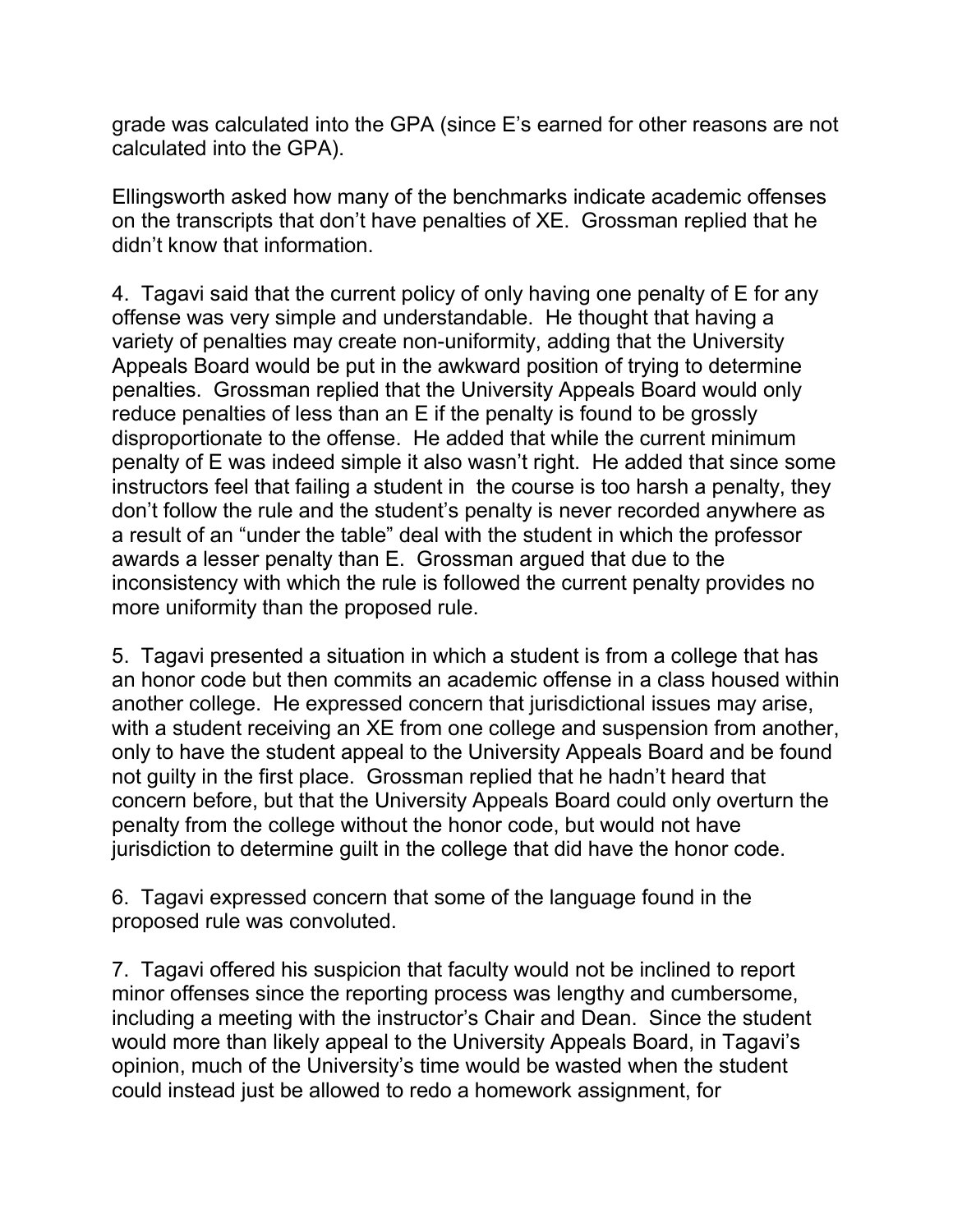instance. Grossman replied that the University Appeals Board would only be involved in minor offenses if the penalty was grossly disproportionate to the offense.

Grossman noted that his committee had been working for over a year on the proposal, that he presented it on behalf of his committee, and that the committee had worked hard to strike a balance between the needs and rights of students and those of faculty. Grossman added that faculty who award lesser penalties under the current rule were in direct violation of the rules. He added the rules were mandatory and shouldn't be ignored, but that his committee felt that the rule should be changed to reflect the current practice. Grossman said the committee was interested in making sure that academic offenses were recorded so that repeat offenders could be more harshly penalized.

Tagavi replied that he hadn't heard complaints about the current system and thought that it should not be changed.

Grabau suggested that the proposal protected the rights and privileges of faculty and was less interested in protecting student rights. He added that the University Appeals Board has done and continues to do an excellent job in conducting thorough and thoughtful deliberations, adding that the proposal was unduly restrictive of the University Appeals board.

Horst Schach requested to address the Senate Council, both as former Ombud and as a long-time member of the University Appeals Board. He argued that local control lent itself to the "good 'ole boy system" and suggested that if any change at all were needed to the policy it might be to better educate faculty on how to better prosecute academic offenses. Schach said that the majority of cases that were overturned were due to lack of defensible evidence.

Cibull made a **motion** to table the proposal until the subsequent Senate Council meeting, in deference to the other agenda items. Lesnaw **seconded** the motion to table. The motion **passed** with six members in favor of the motion and two against. The Chair encouraged Senate Council members to continue the discussion on the listserv.

#### 4. [College of Agriculture name change](http://www.uky.edu/USC/New/Comms/AcadOrgAndStructure/College%20of%20Agriculture%20Name%20Change.pdf)

Bailey presented the item on behalf of the Academic Organization and Structure Committee. He said the committee was primarily interested in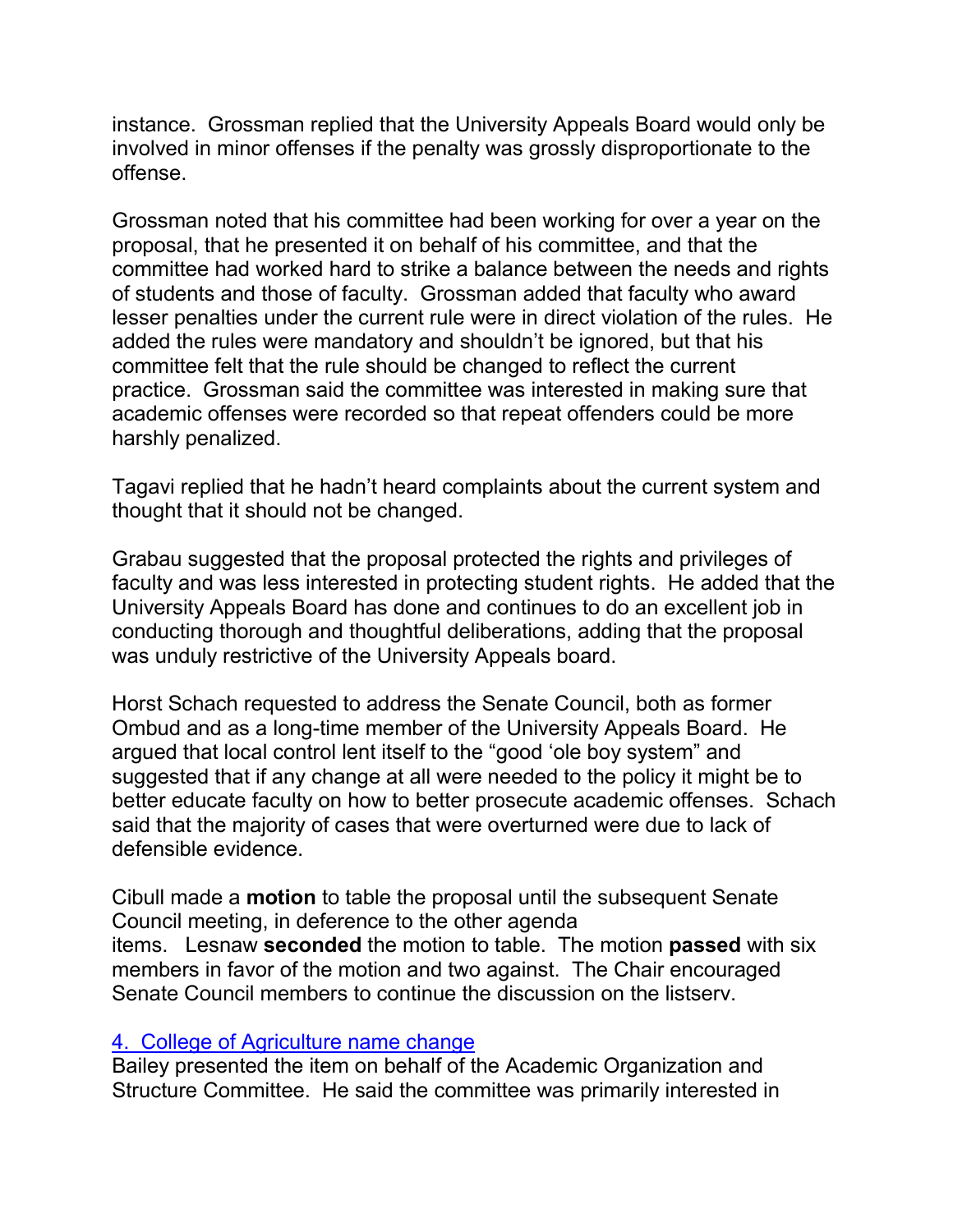ensuring that the correct process had been followed, that interested parties were consulted, if the change was appropriate, and if it adversely affected other programs and colleges. He reported that the committee found that the proposal had been well done, adding that the impetus for the change had existed for some time. Bailey said a broad discussion, which was welldescribed in the proposal, had included faculty, staff, students and other stakeholders and that the name College of Agriculture, Food and the Environment had eventually emerged. He added that the College of Agriculture faculty council had voted unanimously to approve the name change on October 3, 2005, and that additional positive input had been received by various departments in Arts and Sciences as well as the College of Health Sciences. Bailey concluded by saying that his committee supported the proposal and brought it to the Senate Council for its consideration.

Carla Craycraft from the College of Agriculture added that the proposal in its current form evolved over a period of three years and incorporated input from a variety of constituents. She added that the new name more accurately reflected the breadth and depth of the programs offered within the college.

The Chair noted that the proposed names had changed considerably between the 2004 poll and the current proposal, including the omission of the name that received a plurality of the votes in 2004. He asked Craycraft to explain, and she replied that the 2004 survey was an information gathering tool, while the current proposal reflected the input of a wider array of stakeholders, including the external advisory committee, cooperative extension service agents, and other groups, all of whom were very vocal about wanting to include the word "food" as part of the name. Bailey added that this point had been discussed at the committee meeting, at which time they noted that the number of participants in the 2004 survey was too small to be seen as representative of the college's faculty and staff. He said the committee had come to see these events as describing a discussion rather than making a decision regarding the proposal. Jones suggested that perhaps if the College of Agriculture Faculty Council had been provided with more than one name the result of the vote may have been different.

Bailey added that the new name would be more inclusive of the faculty and programs that became part of the College when Human Environmental Sciences became a school within the College of Agriculture. Craycraft added that many benchmark agriculture schools had undergone similar name changes to more accurately reflect the breadth of their offerings.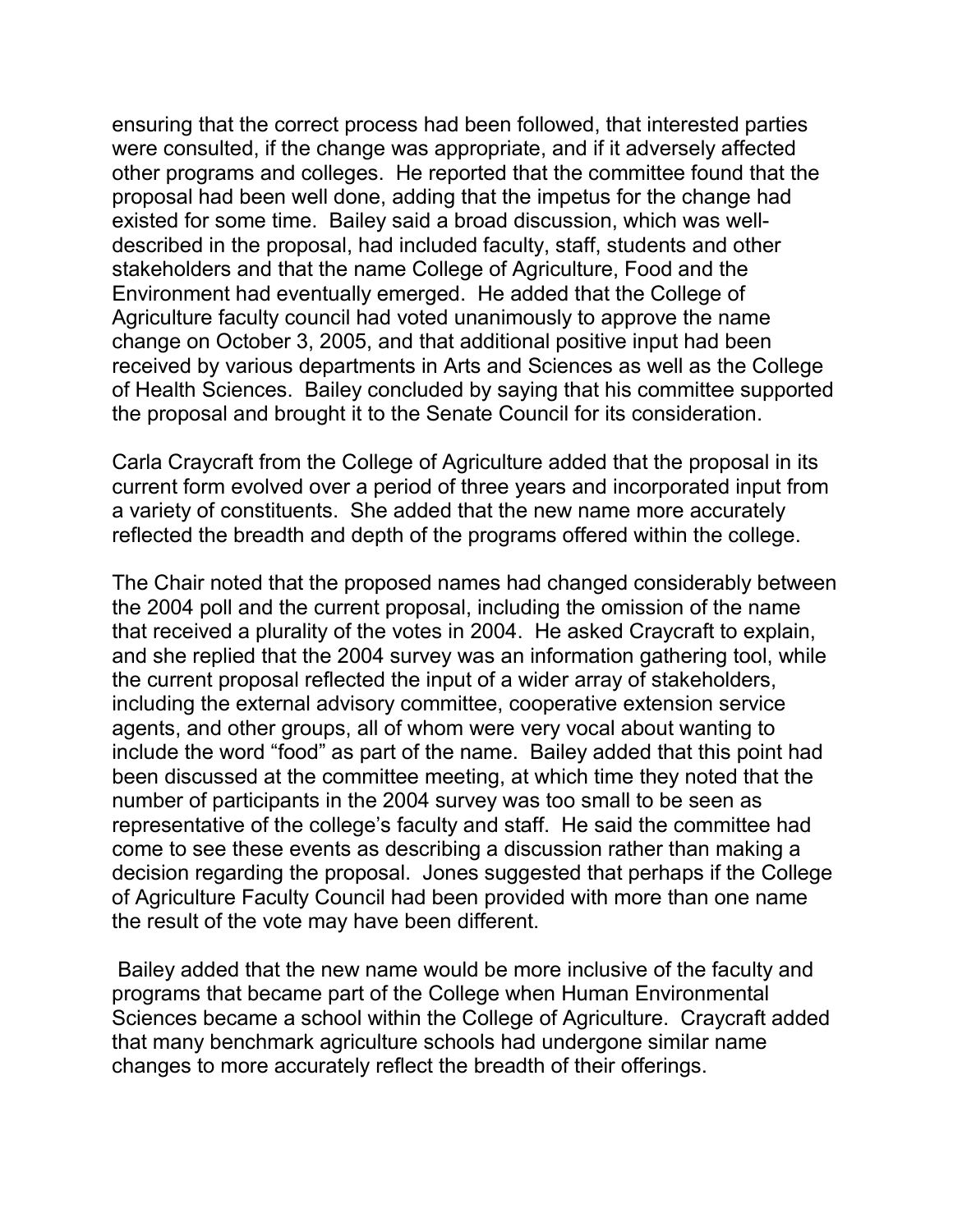Ellingsworth asked if there was documentation of student input on the proposal. Craycraft replied that the appropriate student groups within the college had been consulted, but that she hadn't been able to obtain that documentation. She added that the new students from Human Environmental Sciences were vocal about their desire for a name change to reflect the broad nature of their courses of study.

Tagavi asked if changing the name of the College would affect the names of any programs. Craycraft replied that only the name of the College would change.

Duke asked if the alumni of the College were supportive. Craycraft replied that the College's alumni committee had been consulted and provided information throughout the renaming process. She added, in response to concerns voiced by Grabau, that the subcommittee that was responsible for name changes was chaired by the Chair of the College of Agriculture Faculty Council Chair; as a result, she was confident that the College of Agriculture Faculty Council had been appropriately consulted throughout the process.

Five Senate Council members voted in favor of the **motion** on the floor from the committee to approve the proposal. Cibull and Thelin abstained, and the motion **passed**. The proposal will be forwarded to the University Senate with a positive recommendation.

# 5. Department [of Geology name change](http://www.uky.edu/USC/Comms/AOS/04-05/Geological%20Sciences.pdf)

The Chair invited Frank Ettensohn from Geology to provide an update on the proposal. Ettensohn recapped the information he provided at a previous meeting, and added that the department faculty had considered a revised name suggested by Tagavi at a previous meeting, but had ultimately decided to adhere to their original proposal.

Thelin made a **motion** to endorse the new name of Department of Earth and Environmental Science. Grabau **seconded** the motion. After further brief discussion, the motion **passed** with one abstention.

There being no further business, the meeting adjourned at 5:01pm.

Respectfully submitted by Ernie Yanarella Senate Council Chair